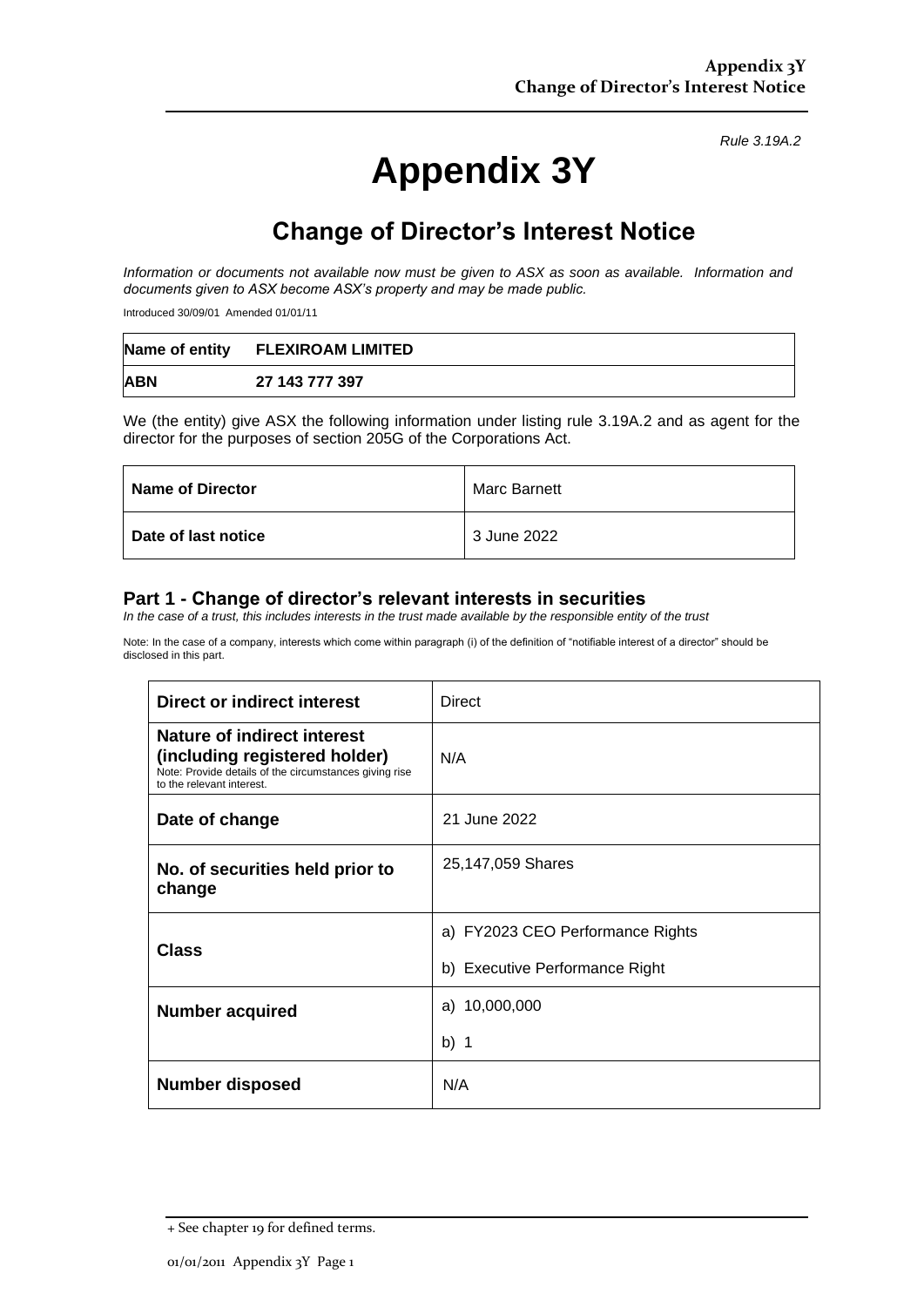| <b>Value/Consideration</b><br>Note: If consideration is non-cash, provide details and<br>estimated valuation                                                               | These unquoted securities have been issued for nil<br>consideration. Refer to the 2022 Notice of Annual<br>General Meeting dated 20 May 2022 for details<br>regarding the estimated valuation for each class. |
|----------------------------------------------------------------------------------------------------------------------------------------------------------------------------|---------------------------------------------------------------------------------------------------------------------------------------------------------------------------------------------------------------|
| No. of securities held after<br>change                                                                                                                                     | 25,147,059 Shares<br>10,000,000 FY2023 CEO Performance Rights<br>subject to vesting conditions<br>1 Executive Performance Right subject to vesting<br>conditions                                              |
| Nature of change<br>Example: on-market trade, off-market trade, exercise of<br>options, issue of securities under dividend<br>reinvestment plan, participation in buy-back | Issue of unquoted securities following shareholder<br>approval.                                                                                                                                               |

### **Part 2 – Change of director's interests in contracts**

Note: In the case of a company, interests which come within paragraph (ii) of the definition of "notifiable interest of a director" should be disclosed in this part.

| <b>Detail of contract</b>                                                                                                                                                   | N/A |
|-----------------------------------------------------------------------------------------------------------------------------------------------------------------------------|-----|
| Nature of interest                                                                                                                                                          |     |
| Name of registered holder<br>(if issued securities)                                                                                                                         |     |
| Date of change                                                                                                                                                              |     |
| No. and class of securities to which<br>interest related prior to change<br>Note: Details are only required for a contract in relation to which the<br>interest has changed |     |
| Interest acquired                                                                                                                                                           |     |
| Interest disposed                                                                                                                                                           |     |
| <b>Value/Consideration</b><br>Note: If consideration is non-cash, provide details and an estimated<br>valuation                                                             |     |
| Interest after change                                                                                                                                                       |     |

<sup>+</sup> See chapter 19 for defined terms.